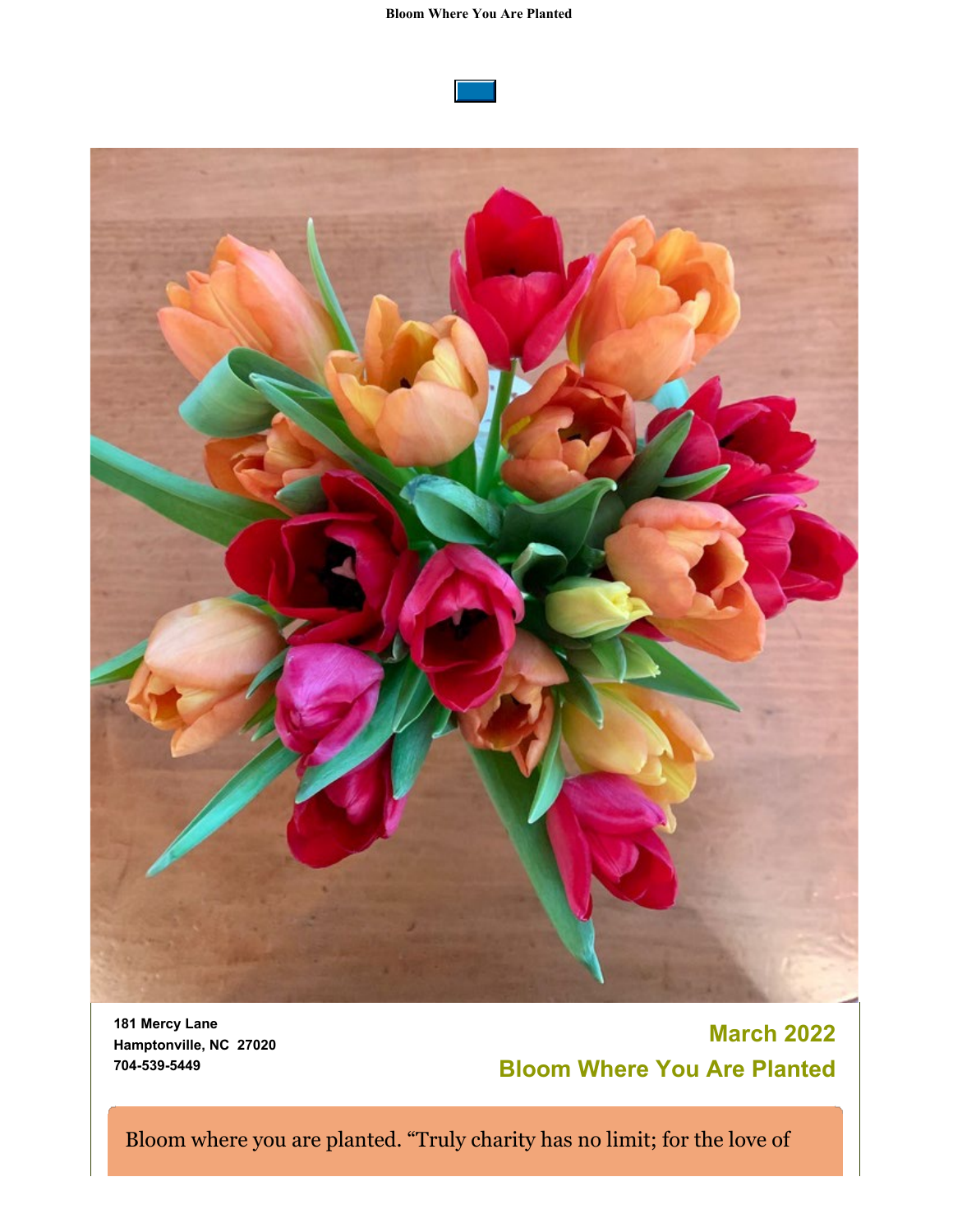God has been poured into our hearts by His Spirit dwelling in each one of us, calling us to a life of devotion and inviting us to bloom in the garden where He has planted and directing us to radiate the beauty and spread the fragrance of His Providence."

St. Francis de Sales (1567-1622).

### **Upcoming Retreat**

### **The Cup of Life: A Quiet Lenten Retreat - April 8-10, 2022**

In preparation for Holy Week, join us at Well of Mercy for this time in quiet; pondering the questions:

How does God want to fill my cup? What is God calling me to do? Am I ready to answer the call?

Reflect on your calling during this Palm Sunday weekend—that includes our Lenten chalice exhibit. Through the chalices, created by potter Peter Strafaci, we will reflect on the "call" we receive and how we might answer. In the



opening session, we will gather for a time of reflection before retreating into silence. Three group sessions will allow for time of presentation and sharing.

### **2-night retreat**

**\$275** SunRise House: private rm/private bath (6 rooms) **\$350** Private Cottage (2 cottages) **\$350** Sisters House - private rm/private bath, screened porch (4 rooms) Arrive between 2-4pm on Friday, April 8. Depart by 11am Sunday, April 10.

Limit: 12 retreatants - **Call to Reserve Your Spot -** 704-539-5449

Check [Facebook](https://www.facebook.com/Well-of-Mercy-130256423691167) for retreats released between newsletters. **Programs often fill before they can be published in the newsletter.**

### **Allegiance to Earth: Mindful Eating**

During Lent, people may refrain from eating meat, especially on Fridays which can have a positive impact on the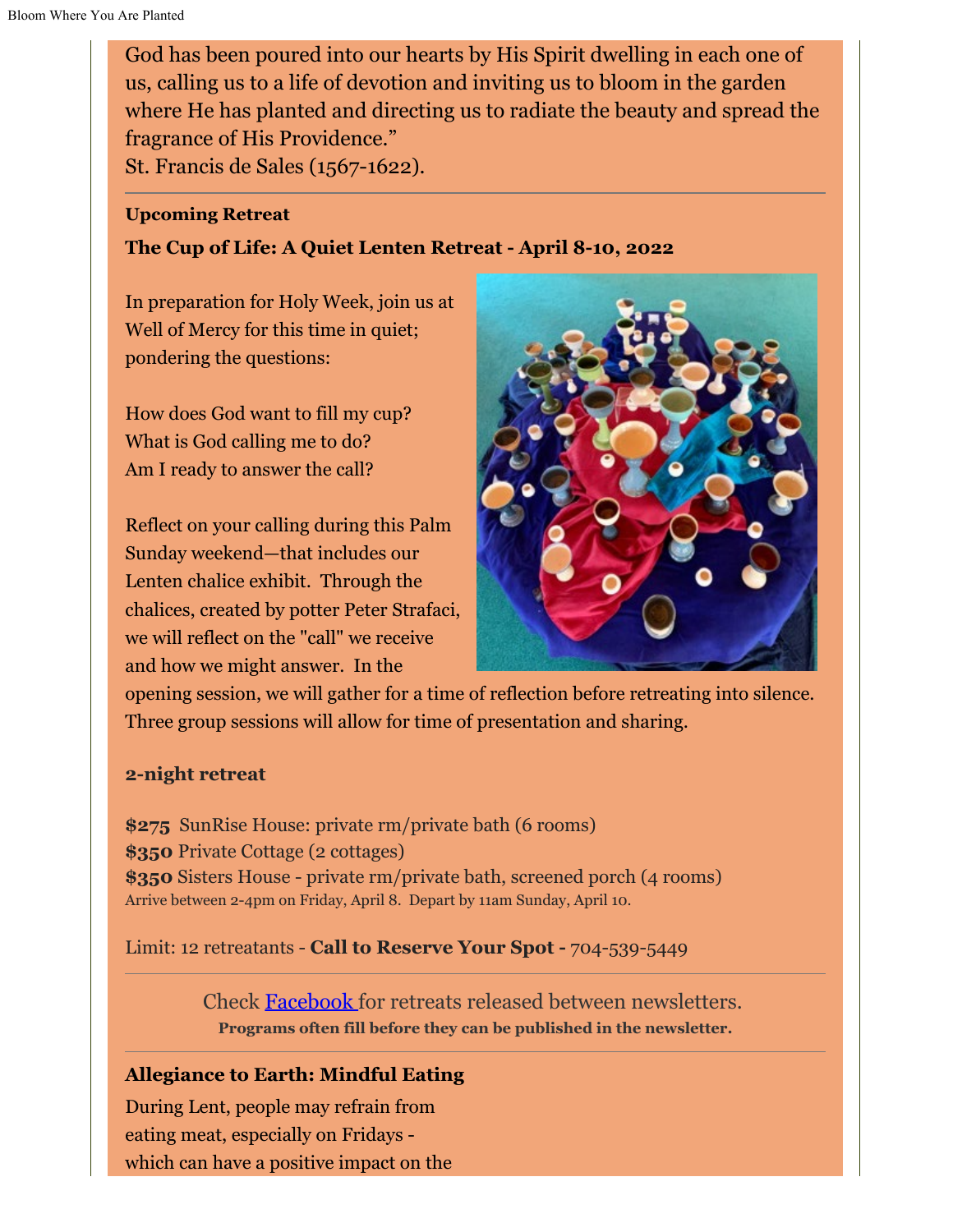environment. If you are choosing seafood, we encourage you to choose sustainably sourced seafood. And consider lowering the impact on the environment by eating vegetarian or pescatarian once a week even after Lent.



#### **Connecting to Our Roots: Critical Concerns**

One of the Sisters of Mercy Critical Concerns is Earth.

*We believe in the need for sustainability of life, supporting both a lifestyle and legislation that acknowledge everyone's right to water and the need to address climate change.*

With gas prices escalating, here are a few suggestions on how to lessen the amount



of fuel you burn. Accelerate slowly, turn the engine off when you park and don't continue to idle while reading mail/email or finishing a phone call, combine errands to reduce the number of trips, and consider carpooling and/or taking mass transit when possible. Now might be a great time to invest in a hybrid or electric vehicle!

## **Giving: Items Needed**

We could use a few items at Well... See our [Amazon Wish List](https://www.amazon.com/hz/wishlist/dl/invite/bchXEQh?ref_=wl_share) and thank you to those who can help us grow.

### **Gift Shop Corner**

New cards in the gift shop by local NC artist Toni Beckner include inspirational messages for the changes in our lives: Rearranged, Acceptance, Transformation, and Let Go.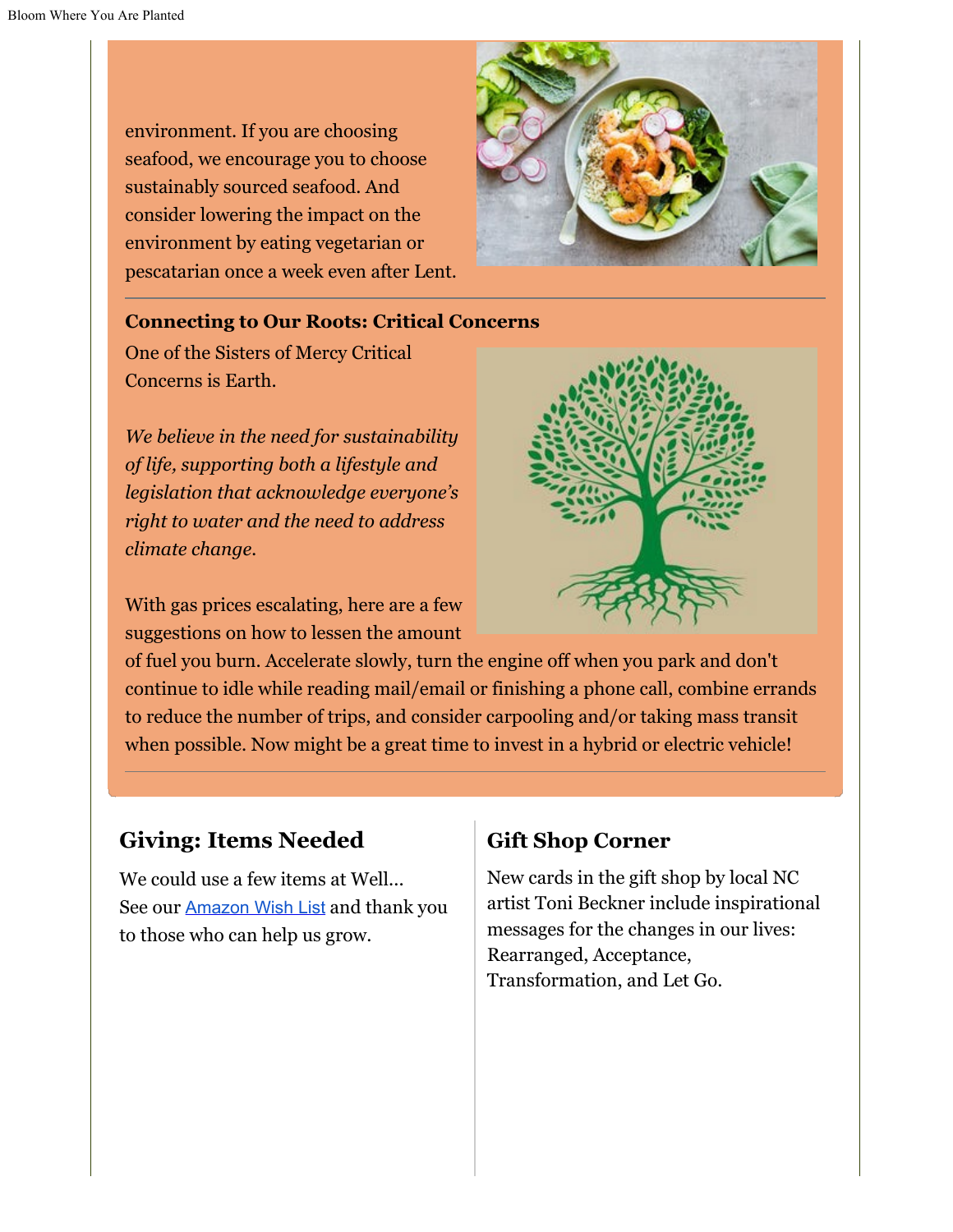

## **Gratitude**

We're grateful for the hands that planted bulbs at Well of Mercy over the last 25 years because the daffodils are blooming and the tulips are starting to peek through.

Thanks to our garden volunteers!



If you are interested in volunteering at Well, please email Brenda Wallace: Brenda@wellofmercy.org

Find us on [Facebook](https://www.facebook.com/Well-of-Mercy-130256423691167) Follow us on [Instagram](https://www.instagram.com/wellofmercy/) Visit our [Website](https://www.wellofmercy.org/)



Consider for yourself or sharing with a friend who might be encouraged by the colors and the message. Featured below, the Let Go card.



Give to Love. Love to Give. Please consider making a gift to Well in honor of someone you love. We will let them know a gift has been made in their honor.



**Contact Well of Mercy for Inquiries & Reservations**

### **Well of Mercy**

181 Mercy Lane Hamptonville, NC 27020 704-539-5449

**All Visits Require Advance Reservations**